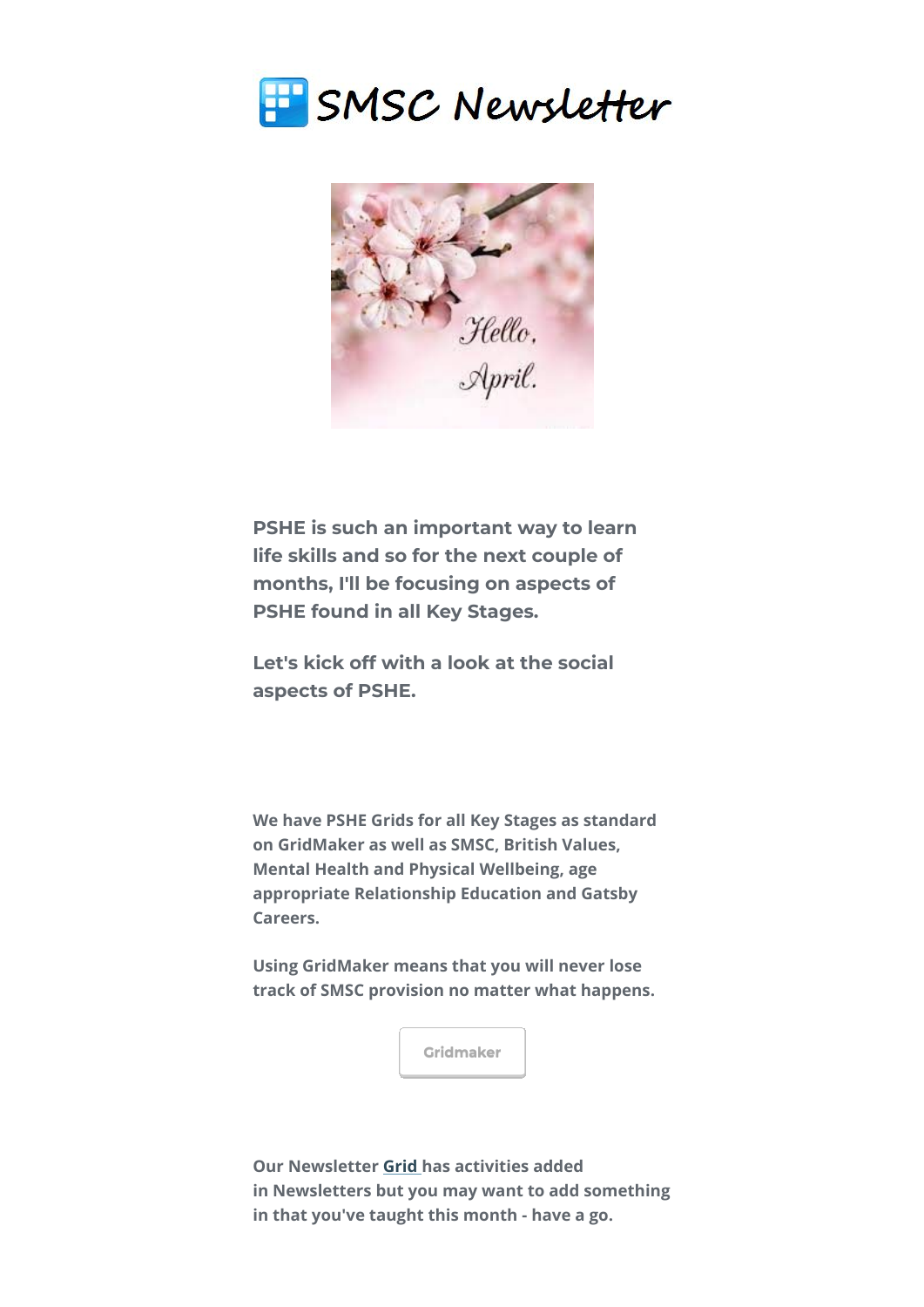

## **Don't get caught in the Web**



**Over the past year, the internet has been more useful than ever allowing us to keep in touch with loved ones, ordering food and other goods for delivery and keeping us entertained.**

**With good advice for everyone, internet matters is a must for esafety. [https://www.internetmatters.org](https://smscgridmaker.createsend1.com/t/j-l-fquudt-l-t/)**

*PSHE: Media and Digital Resilience, Risk - Personal Safety. SMSC: Recognising the things people and communities share in common, Understanding the wide range of cultural influences that shape*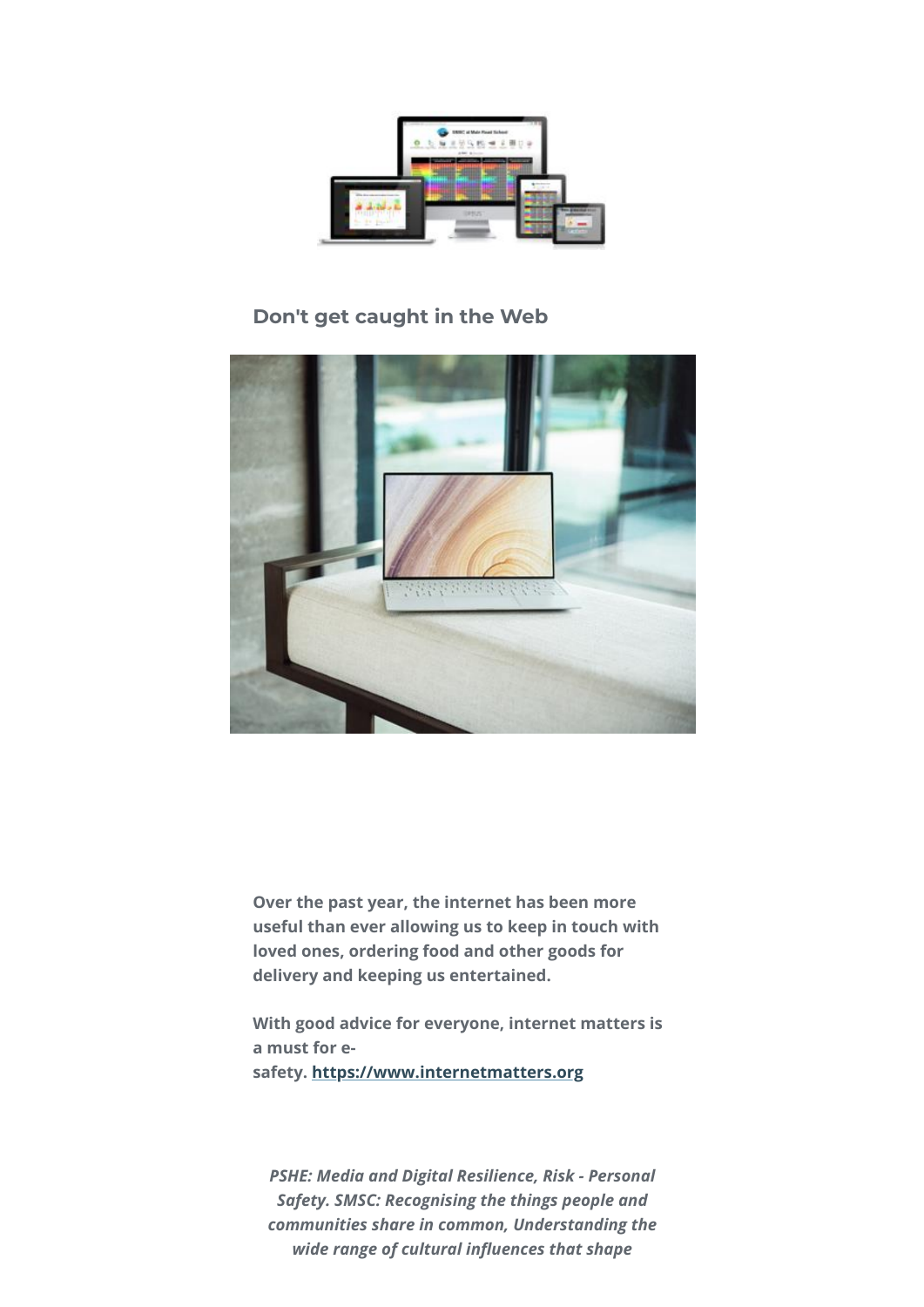*heritage, Experiencing enjoyment and fascination in learning.*

### **Social Safety**

**This is a really good article about the importance of teaching social media safety in schools and it comes with a free poster. [https://www.highspeedtraining.co.uk/hub/social](https://smscgridmaker.createsend1.com/t/j-l-fquudt-l-i/)media-in-schools/**



*PSHE: Keeping Safe, Safe Relationships, Risk - Personal* **Safety. SMSC: Understanding different cultures** *essential for life in modern Britain, Recognising right and wrong, and understanding legal boundaries, Understanding the consequences of their behaviour and actions,* 

**Words Do Hurt!**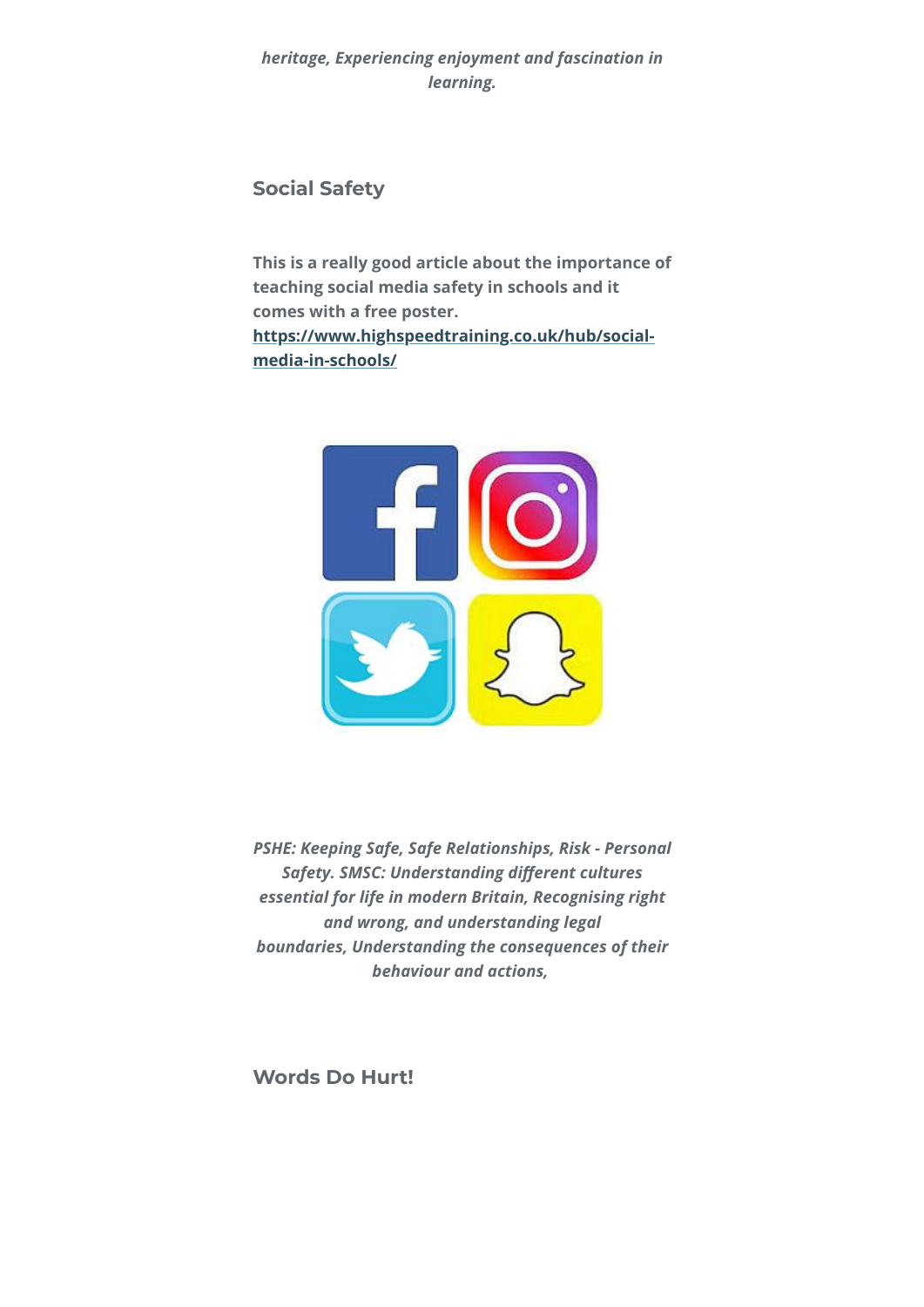

**We all know that bullies don't just use a spoken word nowadays - words can hurt just as much when they are typed. This website explores all types of bullying and has examples of how young people dealt with the** problem. https://youngminds.org.uk/find**help/feelings-and-symptoms/bullying**

*PSHE: Mental Health, Bullying, Self-Concept, Media and Digital Resilience. SMSC: Understanding the wide* range of cultural influences that shape *heritage, Recognising right and wrong, and understanding legal boundaries, Understanding the consequences of their behaviour and actions, Using a* range of social skills in different contexts.

**A long time ago in a world before social media, I went to an all girls school. The school was run by a very strict headmistress who had an eye on everything. It didn't stop the bullying!**

**I was bullied by a girl who was smaller in stature than me. She never hit me but her words and the humiliation of being bullied haunt me to this day.**

**I still got up and went to school, not knowing what would happen, hoping that the presence of others would stop her.**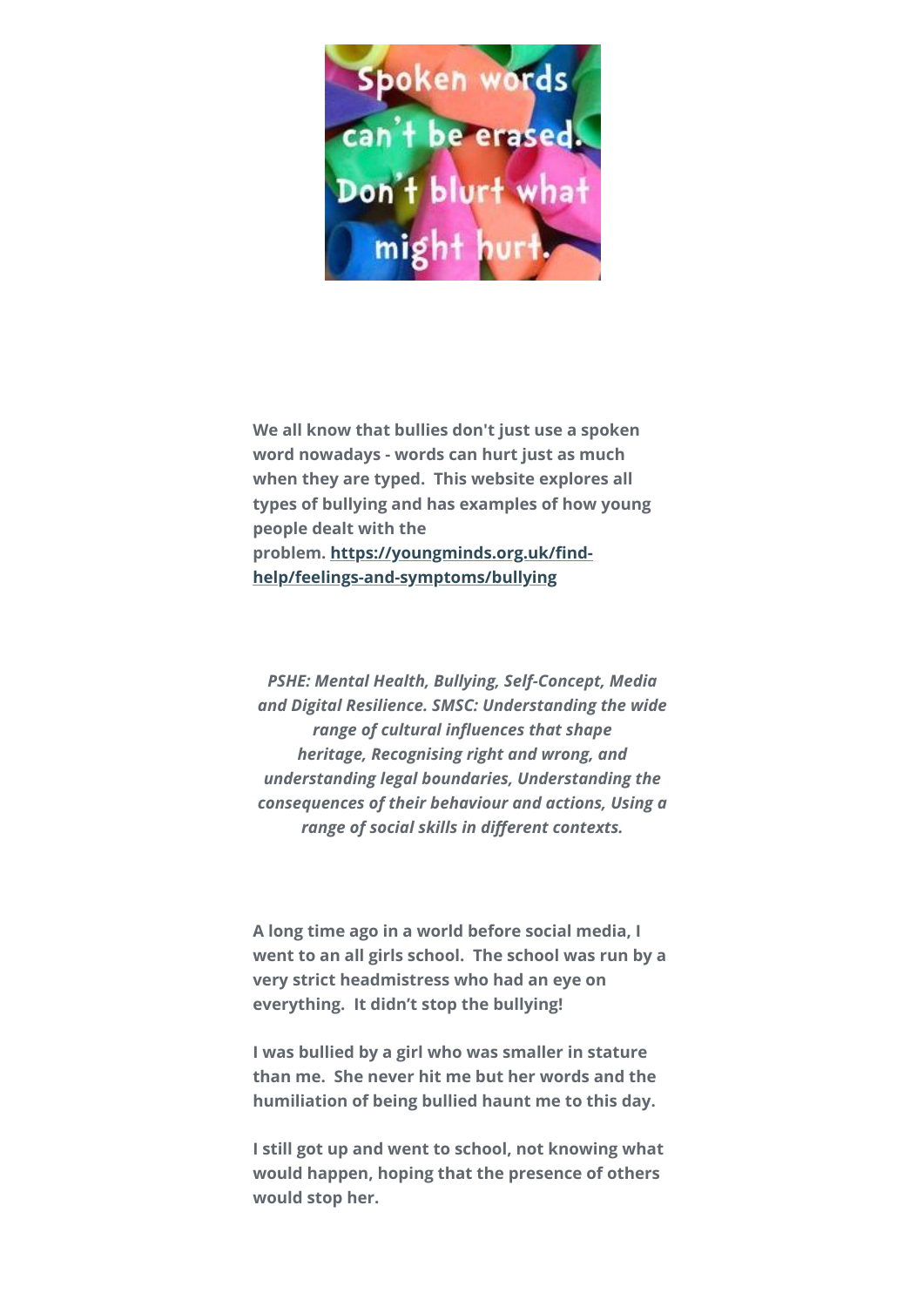**We were waiting for the English teacher to come to class and the bully started provoking me, taunting me, her words were vicious and although it was horrifying for me, one other girl in the class had obviously had enough and she leapt out of her seat** and knocked the bully off her chair.

**Not appropriate behaviour I know but it saved me from being bullied again.**

**I am 50 plus vat now and I haven't seen her since the day I left school, however, I know that if I did, it would terrify me.**

**I was lucky! In today's world bullying can be silent, just words on a text message or a comment on a** social media post that takes away self confidence **replacing it with feelings of self doubt and worthlessness.**

**What makes it worse is the fact that it's not just happening to children - a percentage of the adult population seem to think that it is their right to say whatever they like to whoever they like.**

**Social media can be used for good - over the last year, it's helped people stay in touch and there are moments when reaching out on Facebook has saved my sanity.** 

**Let's hope this generation of children can see how harmful bullying on social media can be and use it for good not evil.**

#### **Who'd want to be Famous**

**You might think this is a bit of a weird article to put in but there is a lot here that can be used for us ordinary folk.**

**[https://www.psychologytoday.com/us/blog/positiv](https://smscgridmaker.createsend1.com/t/j-l-fquudt-l-h/) ely-media/202002/why-are-celebrities-targetshaters**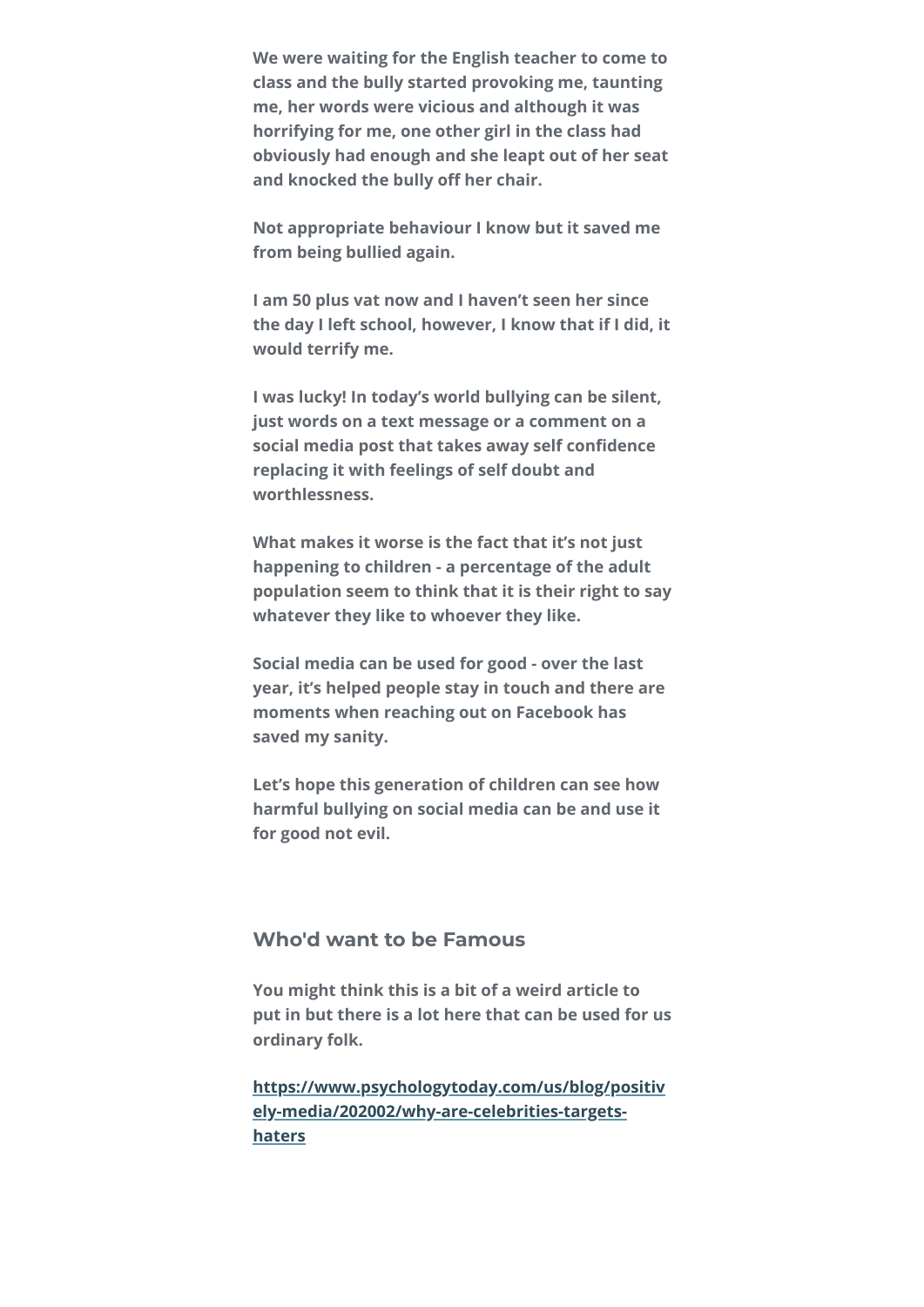

**PSHE: Mental Health, Social Influences. SMSC:** *Recognising the things people and communities share in common,* 

# **Self-Evaluation Innovation**



**Take iAbacus on a 30 day free [trial](https://smscgridmaker.createsend1.com/t/j-l-fquudt-l-k/).** 



**iAbacus is proving it's worth yet again! Schools and Multi Academy Trusts are discovering the power and simplicity of the iAbacus process.**

**Just visit [www.iabacus.me/create](https://smscgridmaker.createsend1.com/t/j-l-fquudt-l-o/) and use the license code ABACUS123 You can also request a [Zoom session](https://smscgridmaker.createsend1.com/t/j-l-fquudt-l-b/) with Dan O'Brien who will walk you through iAbacus to get you started providing the same service we give to all our customers.**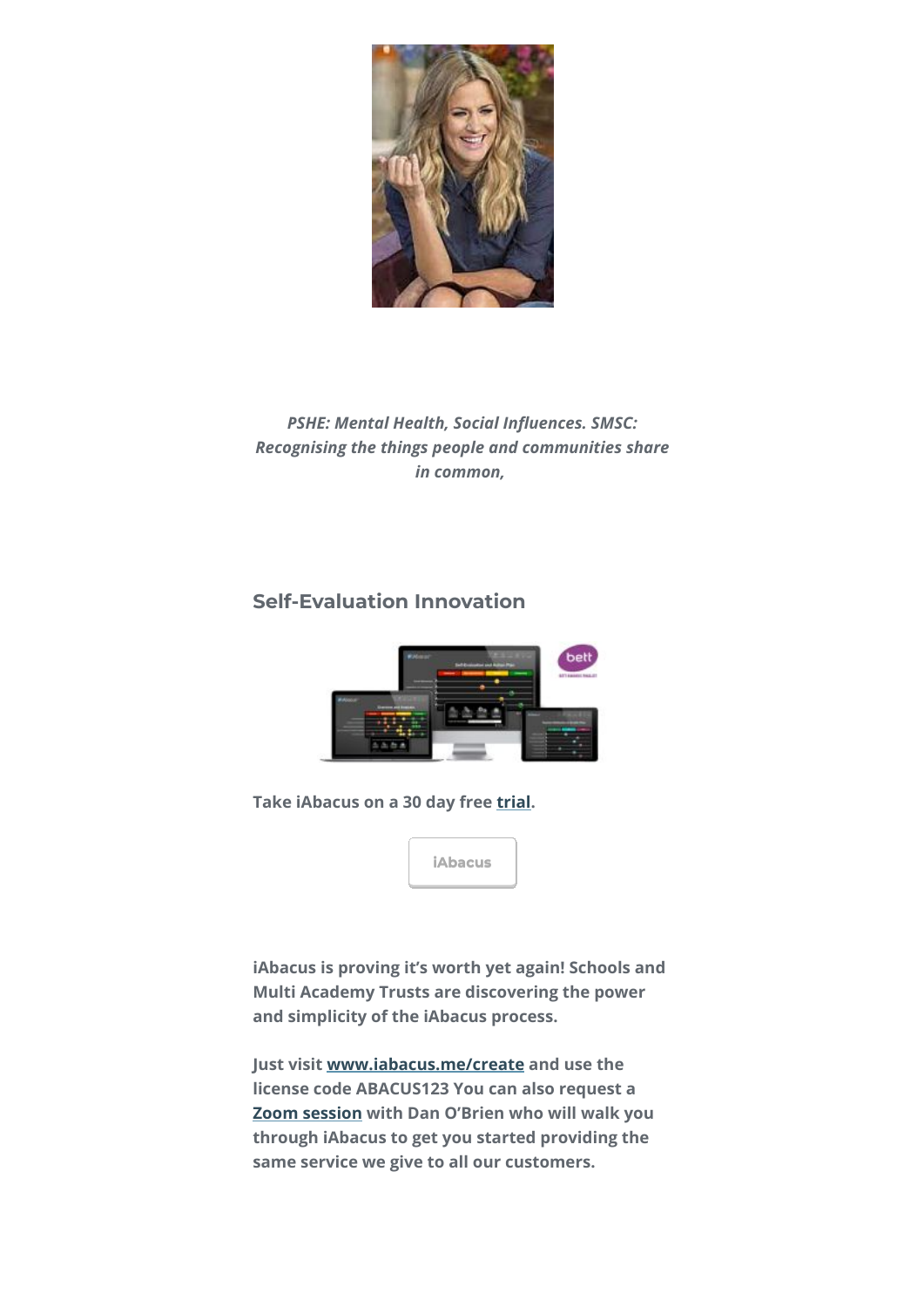#### **Social Influence**

**Jonah Berger, Professor of Marketing at Wharton School PA is the drive behind this video which** explains how social influence is difficult to **[resist. https://www.youtube.com/watch?](https://smscgridmaker.createsend1.com/t/j-l-fquudt-l-n/) v=XxfcaY86jpw**



**PSHE: Self-Concept, Social Influences. SMSC: Understanding the wide range of cultural influences** *that shape heritage, Investigating moral and ethical issues and appreciating others' viewpoints, Understanding the consequences of their* **behaviour and actions, Reflecting about their own beliefs and perspective on life, Reflecting on** *experiences.*

# **Confidence and Self-Esteem**

**I love this video - it's all about confidence and self esteem and not comparing oneself to others. [https://www.youtube.com/watch?v=pdjaxS4ME2A](https://smscgridmaker.createsend1.com/t/j-l-fquudt-l-p/)**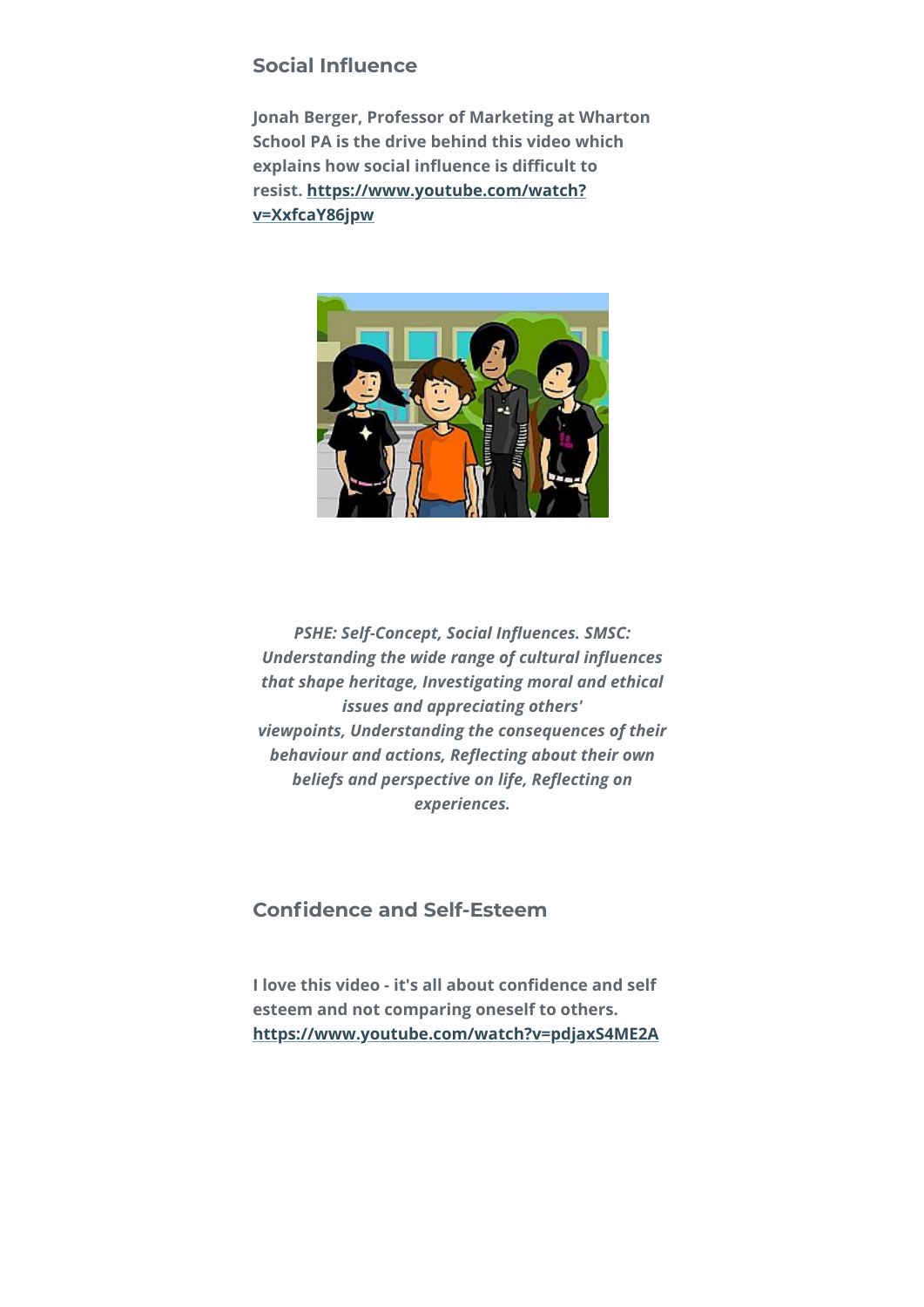

*PSHE: Mental Health, Respect, Self-Concept, SMSC: Understanding the consequences of their behaviour* and actions, Using a range of social skills in different *contexts,* 

#### **Everyone is Worthy!**



**An extraordinary lesson in self-worth. Nick Vujicic was born without limbs - he is probably the most 'together' person I've ever come across. [https://youtu.be/vSvRA8jUSxQ](https://smscgridmaker.createsend1.com/t/j-l-fquudt-l-x/)**

**PSHE: Social Influences, Self Concept. SMSC: Reflecting** *about their own beliefs and perspective on life*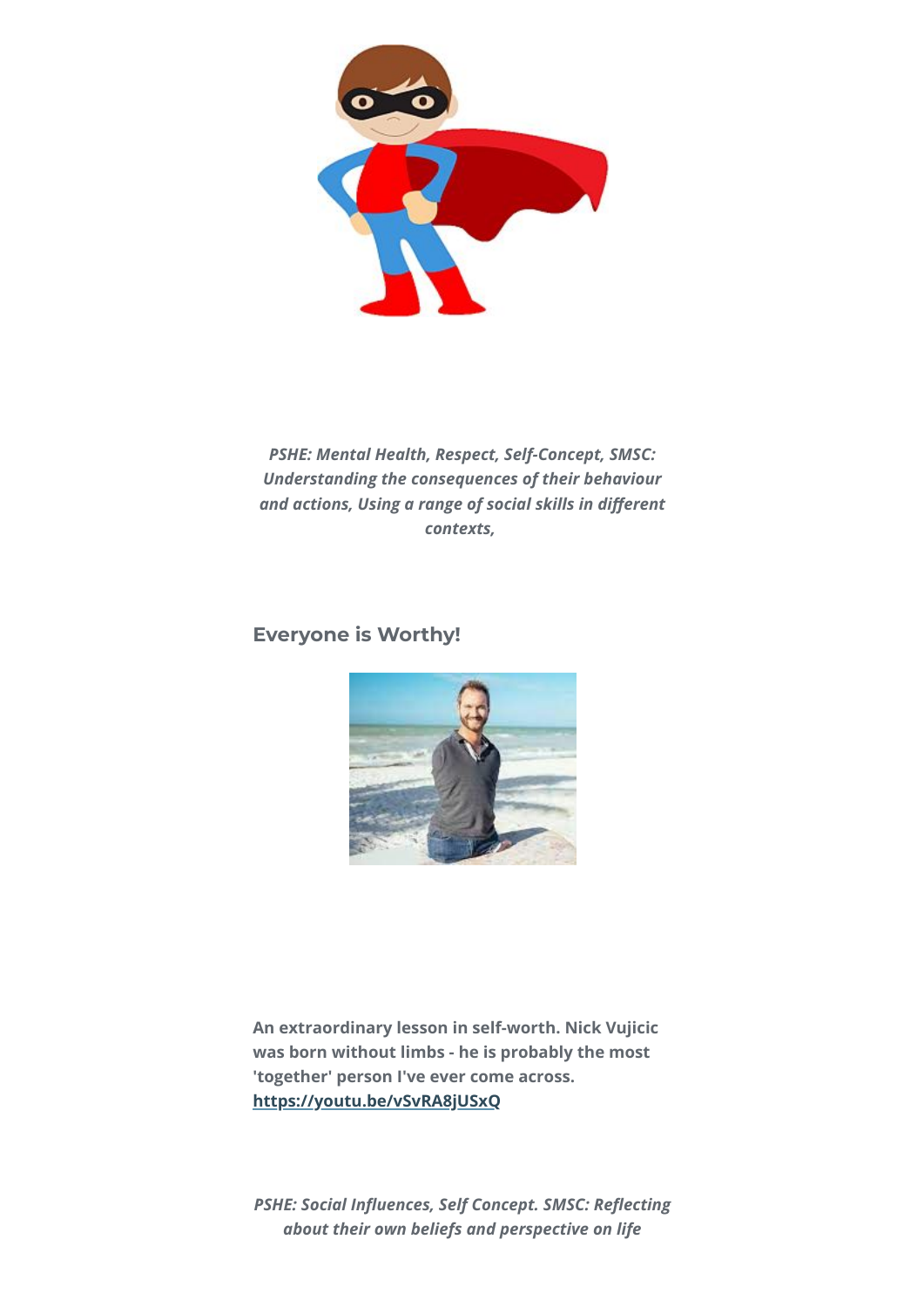**And finally..** 

**Why do we seek approval from others? This quote is really quite inspiring and very true in the long run.**



**Bye for now**

**Tricia Cadman - T: 0115 942 8912 E: [tricia@opeus.org](mailto:tricia@opeus.org)**

**Technical Support**

**Diane T: 0115 942 8913 E: [diane@opeus.org](mailto:diane@opeus.org)**

**Nick: T: 0115 942 8911 E: [nick@opeus.org](mailto:nick@opeus.org)**

**iAbacus**

**Dan: T: 0115 942 8914 E: [dan@opeus.org](mailto:dan@opeus.org)**

**\*Previous editions of our Newsletter can be found on our [website](https://smscgridmaker.createsend1.com/t/j-l-fquudt-l-m/)**

The SMSC Grid is a products of TDK Business Technologies Ltd. 21 Glaisdale Drive East, Bilborough, Nottingham, NG8 4JJ. Registered in England No. 03165961. To view our Privacy Policy, please visit http://gridmaker.co.uk/privacy